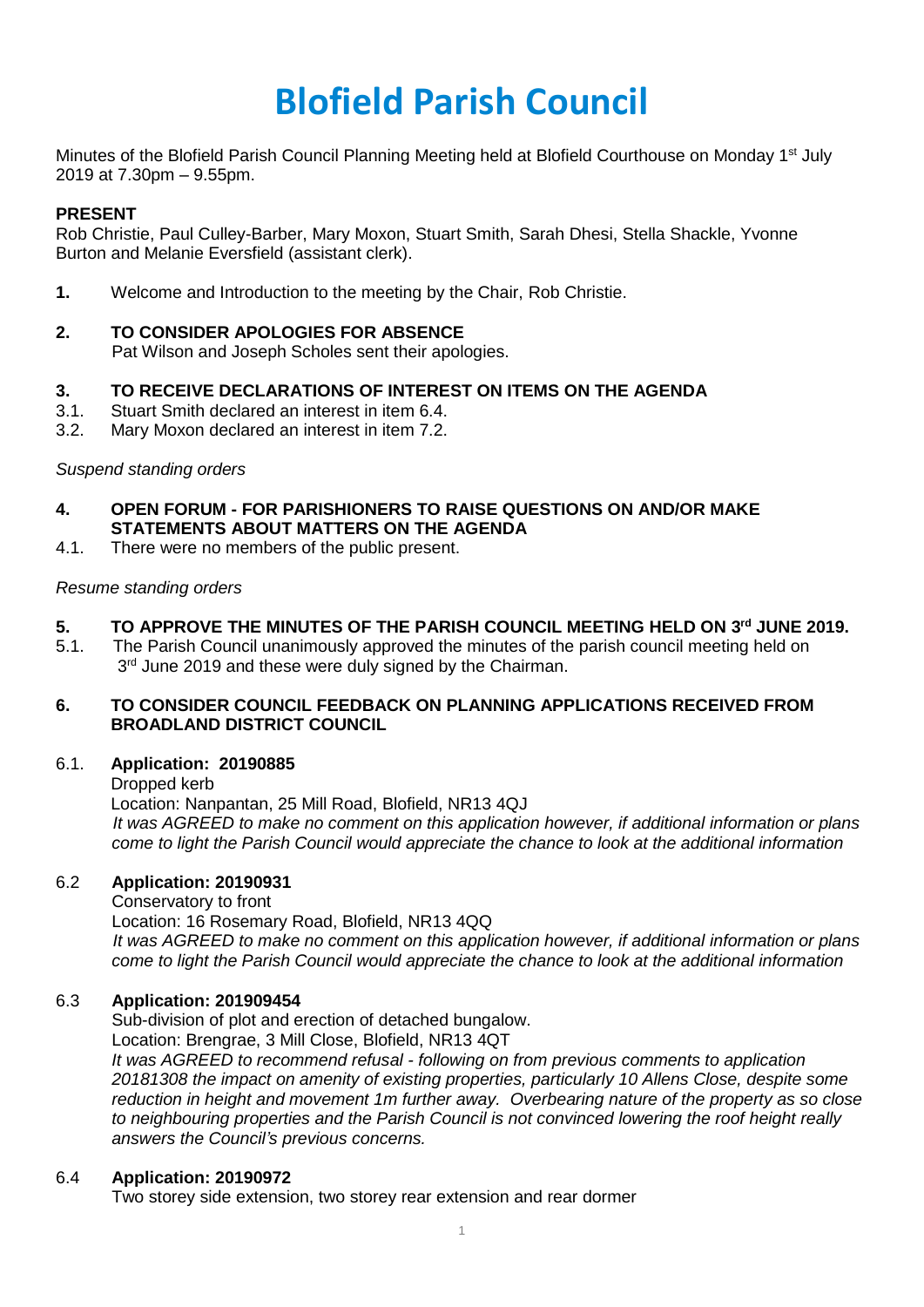Location: 13 Globe Lane, Blofield, NR13 4JW

*It was AGREED to recommend refusal on the grounds that a three storey extension does not conform to Blofield Neighbourhood Plan HOU4. It is out of character and there are no others like it in the immediate locality. The Parish Council notes that a pitched roof is proposed and it therefore has concerns about the impact on the adjoining property on the height and mass off the rear extension – overshadowing.*

#### 6.5 **Application: 20190396**

Details reserved by condition 6 following grant of planning permission 20172131 – Boundary treatment and structure.

Location: Land to the North of Yarmouth Road, Yarmouth Road, Blofield *After a lengthy discussion the following was AGREED: -*

*The Parish Council continues to be extremely concerned regarding the safety of access from this development on to the A47. It is imperative that the existing fence is replaced with a 6 foot close boarded fence to enclose the open space and prohibit access to the A47.*

*The Parish Council has sought advice from the Ramblers Association and also Gemma Harrison, The Green Infrastructure Officer at NCC, and has subsequently found out that it would be possible for Footpaths 5 & 7 to be diverted (using Section 119 of the Highways Act 1980) so that it continued parallel to the A47 east to join up with the path that goes between Globe Lane and High View Close/North Street enabling walkers to use the existing bridge over the A47 to cross safely and then walk to join Shack Lane and Footpath 3. A detour but this would enable the style to be removed and the danger to children using the proposed play area adjacent to the style reduced. However, we note that there would be a cost, thought to about £2,000.00, and it is believed that Hopkins Homes should fund this.* 

# **7. TO CONSIDER FEEDBACK ON ANY PLANNING APPLICATIONS RECEIVED SUBSEQUENT TO THE PUBLICATION OF THE AGENDA**

## 7.1 **Application: 20191000**

Single storey side extension porch and cloak room Location: Sunny View, 19 Mill Road, Blofield *It was AGREED to make no comment on this application however, if additional information or plans come to light the Parish Council would appreciate the chance to look at the additional information*

## 7.2 **Application: 20190844**

Residential development of 12no. dwellings (amended plans) Location: Land at Dawsons Lane, Blofield *After a lengthy discussion the following was AGREED: - The Parish Council has now had an opportunity to consider the revised drainage plan and continues to have concerns regarding the lack of mitigation of flood risk according to the Environment Agency maps and also there are no clear plans for continued maintenance.* 

#### **8. TO CONSIDER REQUESTNG NORFOLK COUNTY COUNCIL CREATE A PUBLIC RIGHT OF WAY DIVERSION FOR FOOTPATH 5 & 7**

- 8.1 This was discussed and agreed upon under 6.5.
- **9. TO CONSIDER COMMENTS AND ATTENDANCE AT THE APPEAL HEARING ON 10th JULY 2019 FOR LAND SOUTH OF BROADLAND GATE, ADJACENT POSTWICK INTERCHANGE (APPEAL APP/K2610/W/18/320594)**
- 9.1 It was AGREED that the Clerk informs Postwick with Witton Parish Council that if it is attending the hearing then it can verbally state that it has our support on rejection of the appeal.
- **10. TO CONSIDER ADDITIONAL COMMENTS ON APPEAL FOR ERECTION OF DOUBLE GARAGE, HOE DOWN, 1 MILL ROAD, BLOFIELD, NR13 4QJ.**
- 10.1 It was AGREED that as we had previously made no comment no further action should be taken.

#### **11. TO RECEIVE INFORMATION AND CONSIDER ANY ACTIONS RELATING TO PLANNING DECISIONS AND ENFORCEMENT ISSUES**